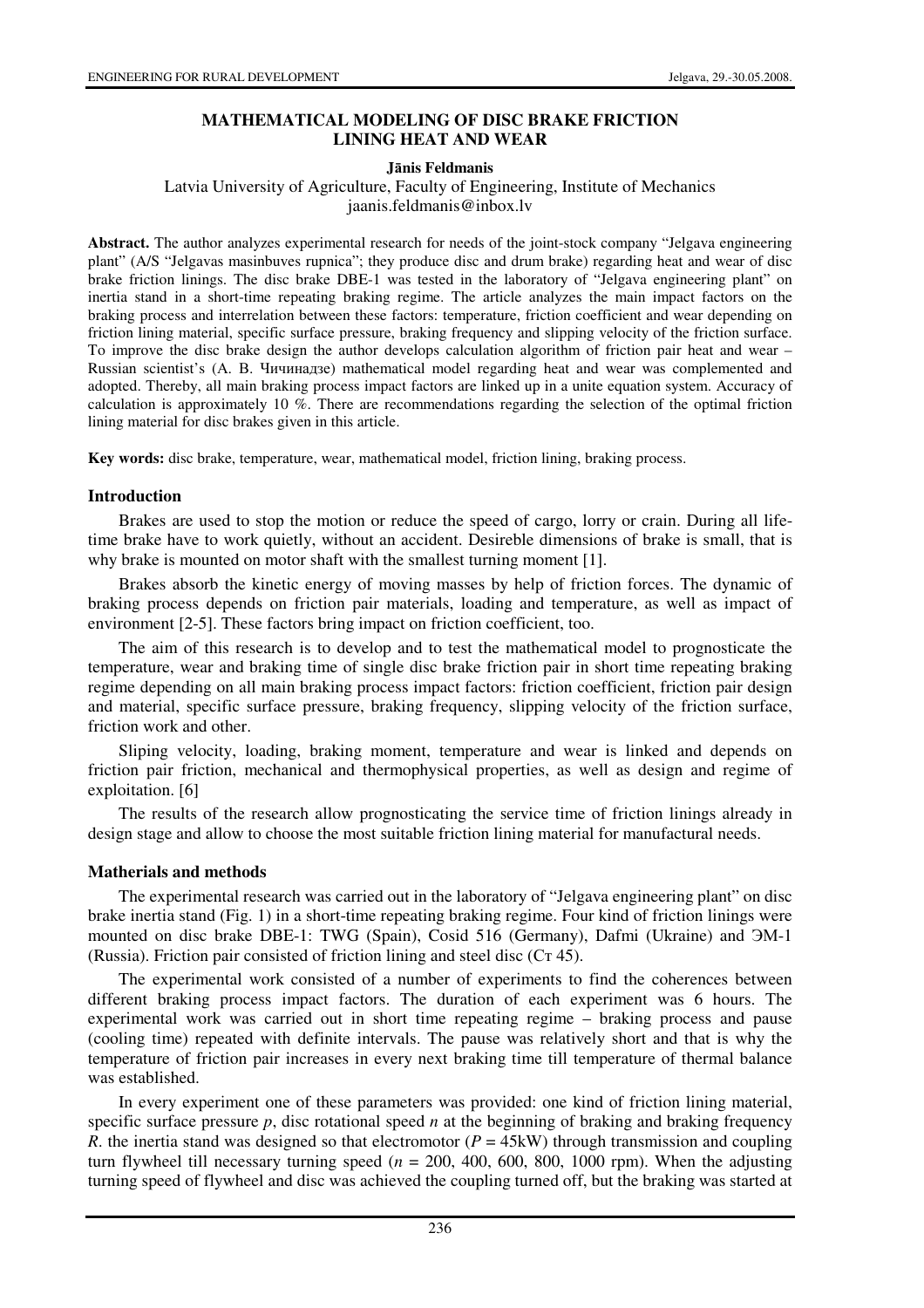this moment and lasted till flywheel stoped  $(n = 0$  rpm) in every braking time. The braking frequency  $(R = 1, 2, 3$  times/min) was adjusted before the experiment and was constant during the experiment. The specific surface pressure  $(p = 0.36, 0.62, 0.89, 1.15 \text{ MPa})$  was adjusted before the experiment changing strain of brake spring. The inaccuracy of spring force measurement  $\pm 1$  %.



Fig. 1. **Inertia stand:** 1 – disc; 2 – disc brake DBE-1; 3 – flywheel; 4 – coupling (automatically unlink electromotor when necessary rotation speed is achieved); 5 – transmission with a cover;  $6$  – electromotor ( $P = 45$  kW)

The temperature (elektromotive force) of friction lining was measure with three accurate thermocouples. The thermo-couples were located 1 mm from friction surface on inner, middle and outside friction lining friction radius. Before and after the experiment the wear of the friction lining were measured with micrometer (value of section 0.001 mm) in nine points on friction surface. During the experiment the friction lining temperature and braking time were measured. Braking time in seconds was measured automatically with accuracy 0.01.

The experimental work correspond to the real exploitation conditions in easy, medium and heavy braking regime (braking frequency one, two and three times in minute). [1]

The friction coefficient was calculated by formula:

$$
f = \frac{\left[ \frac{J \cdot \pi \cdot n}{30t_{br}} - M_g \right]}{2F \cdot r_{ef}},
$$
 (1)

where  $J$  – inertia moment of turning masses,  $J = 14$  kgm<sup>2</sup>;  $n$  – turning speed at the beginning of braking, rpm;  $t_{br}$  – braking time, s;

 $M<sub>g</sub>$  – friction moment in bearings,  $M<sub>g</sub>$  = 4.02 Nm;

 $F$  – pressing force applied to the friction lining, N;

 $r_{ef}$  – effective radius of friction,  $r_{ef}$  = 0.185 m;

*f* – friction coefficient.

#### **Mathematical model**

The wear N of friction lining [7]:

$$
N = \frac{N_V}{a \cdot b},\tag{2}
$$

where  $N-$  linear wear of friction lining, mm;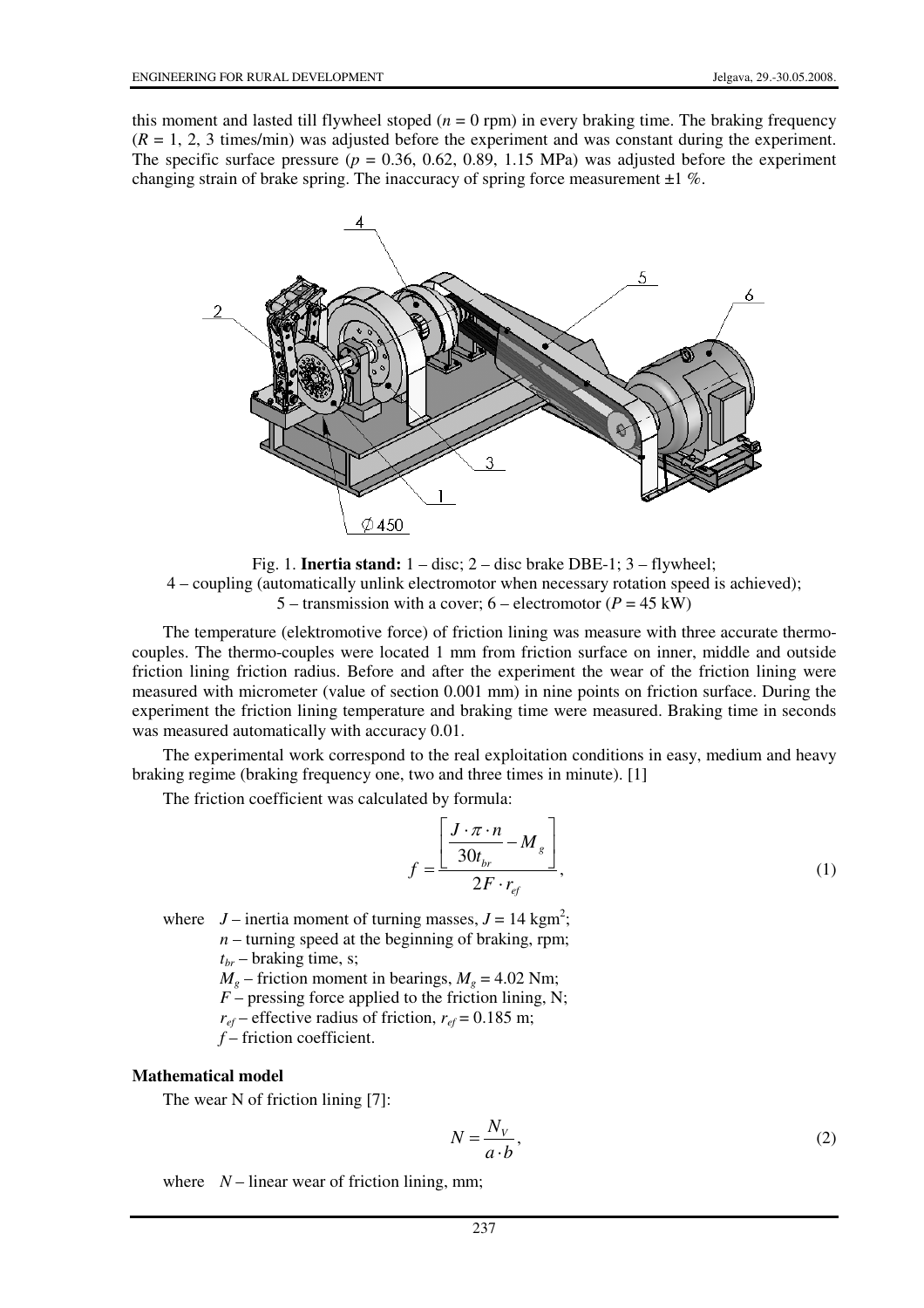$N_v$  – the wear of friction lining volume, mm<sup>3</sup>;

 $a$  – the width of friction lining,  $a$  = 80 mm;

 $b$  – the length of friction lining,  $b = 112$  mm.

After literature analyzing [7, 8] author conclude that in a short time repeating braking regime it is possible to calculate the wear of friction lining volume by formula:

$$
N_V = \frac{I \cdot W \cdot s}{j},\tag{3}
$$

where  $I$  – intensity of wear, mm<sup>3</sup>/J;

*W* – the friction pair work during one braking time, J;

*s* – number of braking time;

 $j$  – number of friction lining in single disc brake design,  $j = 2$ .

The intensity of wear, mainly, depends on temperature [9]. Experimentally four friction linings were tested and author revealed the coherence (Table 1) of wear intensity *I* depending on friction lining temperature *T*.

Friction work *W* of one braking time:

$$
W = J \cdot w^2 = 14 \left(\frac{\pi \cdot n}{30}\right)^2 = 0,153n^2,
$$
 (4)

where  $w$  – angular velocity of flywheel,  $s^{-1}$ .

When the thermal balance of friction pair is established, the disc and friction lining temperature of volume [2]:

$$
T_i = T_0 + \frac{\alpha_{\text{SPI}} \cdot W_i}{m_i \cdot c_i} \cdot \left(\frac{1}{e^{kt_c} - 1}\right),\tag{5}
$$

where  $i =$  index 1 (disc) or  $i = 2$  (friction lining);

 $T_0$  – temperature of environment,  $T_0 = 20$  ° *C*;

 $k$  – weighted average cooling coefficient,  $s^{-1}$ ;

 $m_i$  – effective masses of heat reception, kg;

- $c_i$  coefficient of heat capacity,  $J/(kg·K)$ ;
- $t_c$  cycle time, s.

The cooling coefficient *k* depends on disc design, temperature, turning speed. In this case during the rest  $k_{st} = 7 \cdot 10^{-5} \cdot e^{0.0113 \cdot T_1}$ , but  $k_{rot} = 10^{-6} \cdot n + k_{st}$ , if disc rotates.

The weighted awerage cooling coefficient k evaluate cooling coefficient in turning  $k_{rot}$  and rest  $k_{st}$ state, as well as disc turning and rest time intervals:

$$
k = \frac{t_{rot} \cdot k_{rot} + t_{st} \cdot k_{st}}{t_c};
$$
\n<sup>(6)</sup>

where  $t_{rot}$  – turning time of disc, s;

 $t<sub>st</sub>$  – disc rest time, s;

 $k_{rot}$  – cooling coefficient during disc turns, s<sup>-1</sup>;

 $k_{st}$  – cooling coefficient during disc is in the rest state,  $s^{-1}$ ;

$$
t_c = t_{rot} + t_{st} \,. \tag{7}
$$

The distribution of heat flow between the disc and the friction lining:

$$
\alpha_{T.P.2} = \left\{ 1 + \frac{\psi_{V_2} \cdot b_2 \cdot \lambda_1}{\psi_{V_1} \cdot b_1 \cdot \lambda_2} \right\}^{-1},
$$
\n(8)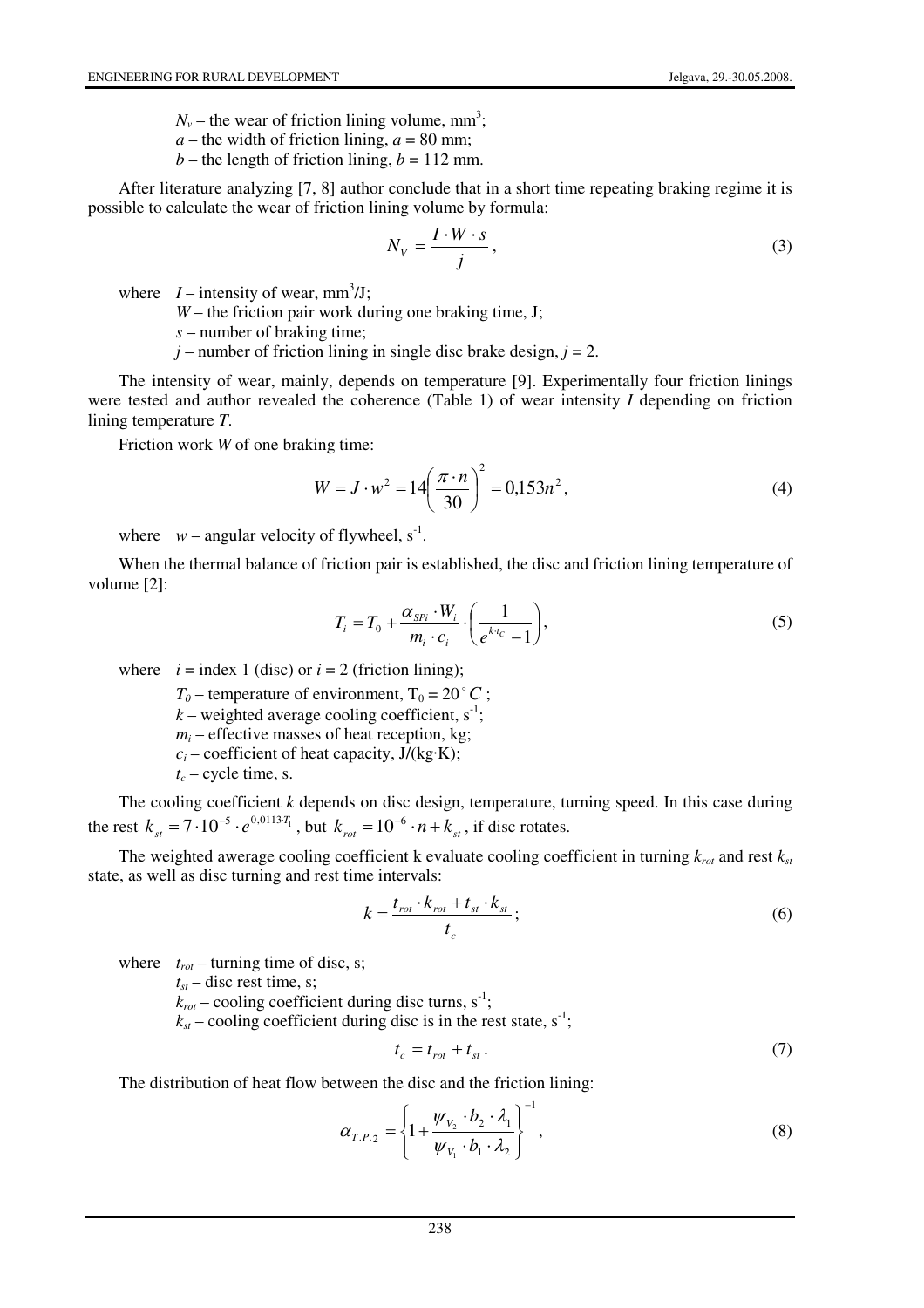$$
\alpha_{TP\,1} = 1 - \alpha_{TP\,2},\tag{9}
$$

where  $\alpha_{SPi}$  – coefficient of heat flow;

 $b_i$  – thickness of disc (1) or friction lining (2), mm;

 $\psi_{Vi}$  – correction coefficient of effective heat absobtion volume;

 $\lambda_i$  – the coefficient of thermal conductivity, W/(m·K).

Braking time (1):

$$
t_{br} = \frac{I \cdot \pi \cdot n}{30(2F \cdot r_{ef} \cdot f - M_g)}.
$$
 (10)

The friction coefficient depends, mainly, on the temperature (Table 1).

Table 1

| The<br>material of<br>friction<br>pair | The<br>coefficient<br>of heat<br>capacity<br>$kg \cdot K$ | The coefficien<br>of thermal<br>conductivity<br>W<br>$m \cdot K$ | <b>Density</b><br>$\rho, \frac{kg}{m^3}$ | <b>Wear intensity</b><br>depending on<br>temperature<br>$I=f(T)$ | <b>Friction coefficient depending</b><br>on temperature<br>$f=f(T)$ |
|----------------------------------------|-----------------------------------------------------------|------------------------------------------------------------------|------------------------------------------|------------------------------------------------------------------|---------------------------------------------------------------------|
| "TWG"                                  | 1420                                                      | 0.44                                                             | 2000                                     | $I = T \cdot 10^{-7} + 6 \cdot 10^{-6}$                          | $f=5T^2.10^{-6} - 0.0017T + 0.254$                                  |
| "Cosid $516"$                          | 435                                                       | 0.23                                                             | 2700                                     | $I=9T \cdot 10^{-8}+2 \cdot 10^{-5}$                             | $f=0.0002T+0.256$                                                   |
| "Dafmi"                                | 1530                                                      | 1.25                                                             | 2900                                     | $I=T \cdot 10^{-7} + 3 \cdot 10^{-5}$                            | $f = -2T^2 \cdot 10^{-6} + 7T10^{-4} + 0.266$                       |
| " $-M-1$ "                             | 1000                                                      | 0.34                                                             | 2000                                     | $I=5T \cdot 10^{-7} - 10^{-5}$                                   | $f=0.287e^{-0.0026T}$                                               |
| Disc $(CT 45)$                         | 480                                                       | 47.00                                                            | 7850                                     |                                                                  |                                                                     |

#### **Additional data for calculation**

### **Results**

There are a comparation of between the results of experimental work and the mathematical modeling. Each point in the graphs correspond to one experiment (6 hours) or calculation results under experimental work conditions.



Fig. 2. **The friction lining thermal balance temperature T2 depending on a disc revolutions n at the beginning of braking (p = 1.15 MPa, R = 2 time/min):** a – results of experimental work; b – results of calculation

The mathematical model allows to calculate the temperature and the wear of friction lining with accuracy  $\pm 10$  % depending on all main braking process impact factors (Fig. 2, 3).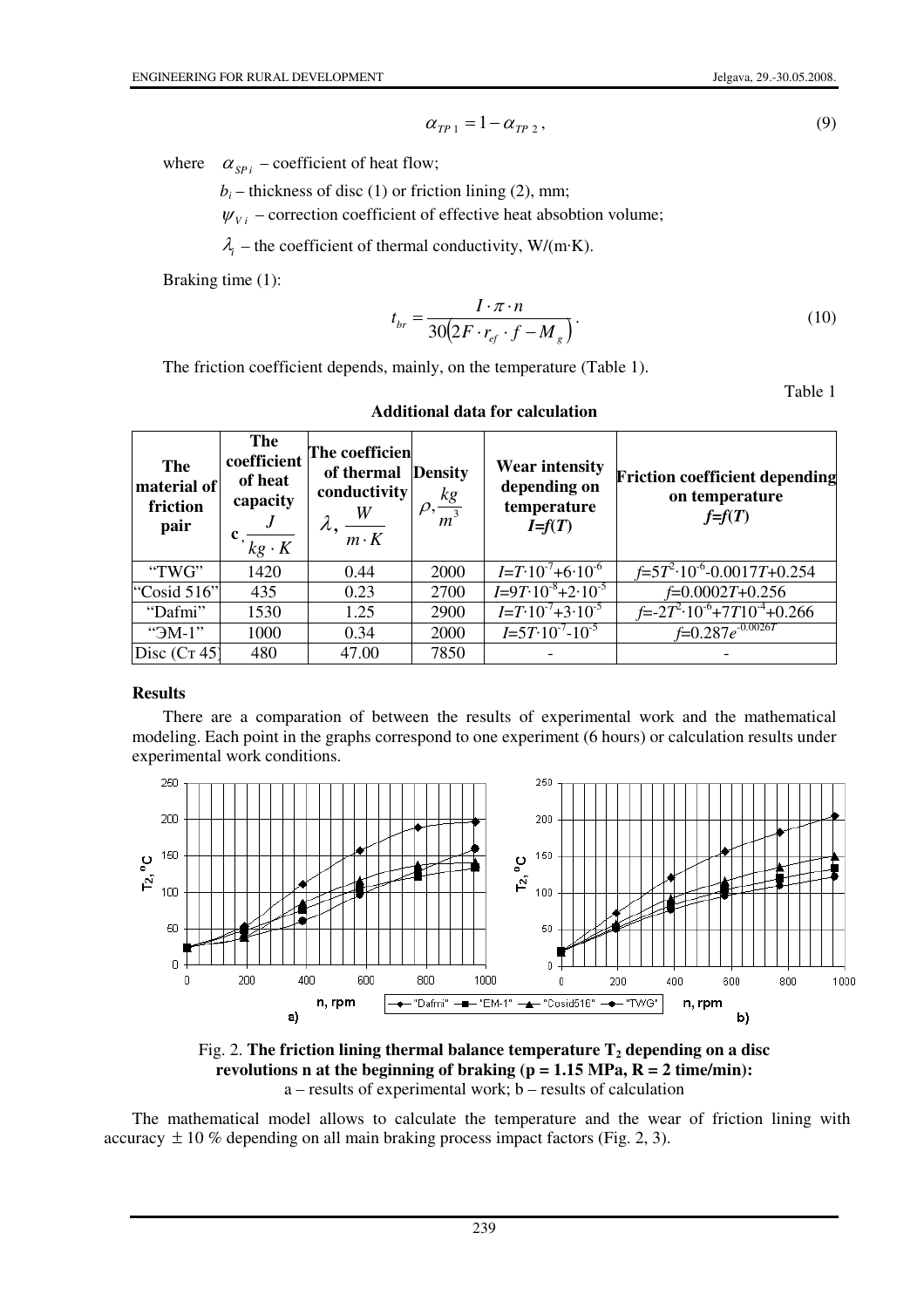









Fig. 5. **The friction lining** ЭМ**-1 thermal balance temperature T2 depending**  on specific surface pressure p and braking intensity  $R$  ( $p = 1.15$  MPa,  $R = 2$  time/min): a – results of experimental work; b – results of calculation

The data from experimental work were approximate by equation and used in the mathematical model – it reduce the accuracy of calculation results, because the correlation between the experimental datas and generated equation is smaller than 1. One more reason of unaccuracy – the producers of friction linings give the thermophysical properties as constant number, but actually it changes a little bit depending on temperature.